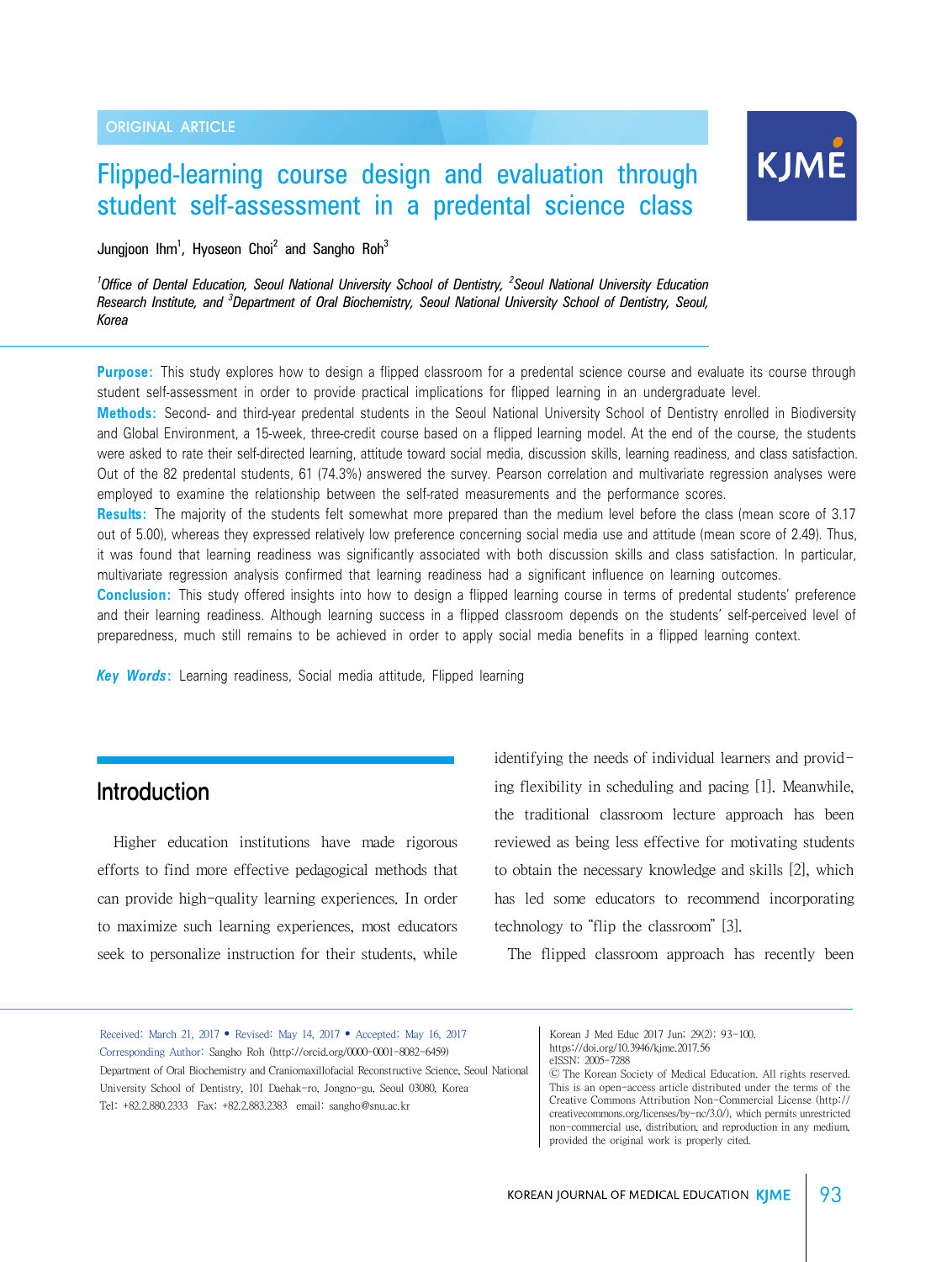introduced, but whether it is a more practical learning approach compared with the traditional pedagogy is subject to debate [4]. In the flipped class model, traditional classwork primarily comprising instructordriven lectures is performed before class, while homework is done during class [5]. Previous research conducted at a medical school supports the notion that the flipped classroom is more effective for achieving learning outcomes than the conventional classroom [6].

 In contrast, some studies have indicated that flipped learning may be less desirable than the traditional approach [7]. For students who would be more familiar with traditional lectures, the flipped course design could work negatively in their perception of the learning experience. Since the main issue may be due to flaws in the instructional design, a flipped learning course design should address learner-centered pedagogical needs. In terms of the instructional design, it is important to examine what factors in a flipped classroom would influence the students' learning experience and ultimately their learning outcomes.

 The flipped learning design model for this study employed Eastmond's learning theory, which focuses on three prominent aspects sequentially involving a student's learning experience: learning readiness, online features, and learning approaches [8]. The flipped classroom can positively impact self-directed learning readiness, engage more students in the discussion, and ultimately increase their satisfaction in class. In line with Eastmond's learning theory and the flipped classroom approach, a pilot study was meticulously designed for a science course offered to predental students at the Seoul National University School of Dentistry (SNU SOD). To examine the relationship between the students' learning processes and their learning outcomes in a flipped classroom, their self-perceived measurements of their learning experiences were collected by administering a survey (based on

a 5-point Likert scale). The measurements included: self-directed learning, attitude toward social media, discussion skills, learning readiness, and class satisfaction. Each scale was developed from a literature review and adjusted to the instructional context.

 The purpose of this study was to explore how to design a flipped classroom for a predental science course, and evaluate its course through student self-assessment in order to provide practical implications for flipped learning in an undergraduate level. The implication of this study is that teachers can apply this flipped learning design model to influence their students' engagement and academic achievement in the classroom, while building a broader understanding of its instructional value.

### Subjects and methods

 In this study, the predental second- and third-year students both participated in the flipped classroom model in which they were requested to view video lectures online before class, after which quizzes and group discussions were held during class. Regarding the course background, Biodiversity and Global Environment is a 15-week, three-credit compulsory course (3-hour in a row each week) for all undergraduate predental students at SNU SOD. The objectives of this course are to acquire knowledge of biodiversity and human life, to improve critical thinking skills, and to change the learners' attitudes toward the environment. Out of the 82 predental students who signed up for the course, 61 (74.3%) answered the survey at the end of the course. The students consented to the collection of demographic and academic performance data.

 This study employed five scales that assessed the students' self-perceptions of self-directed learning, social media attitude, discussion skills, learning readiness,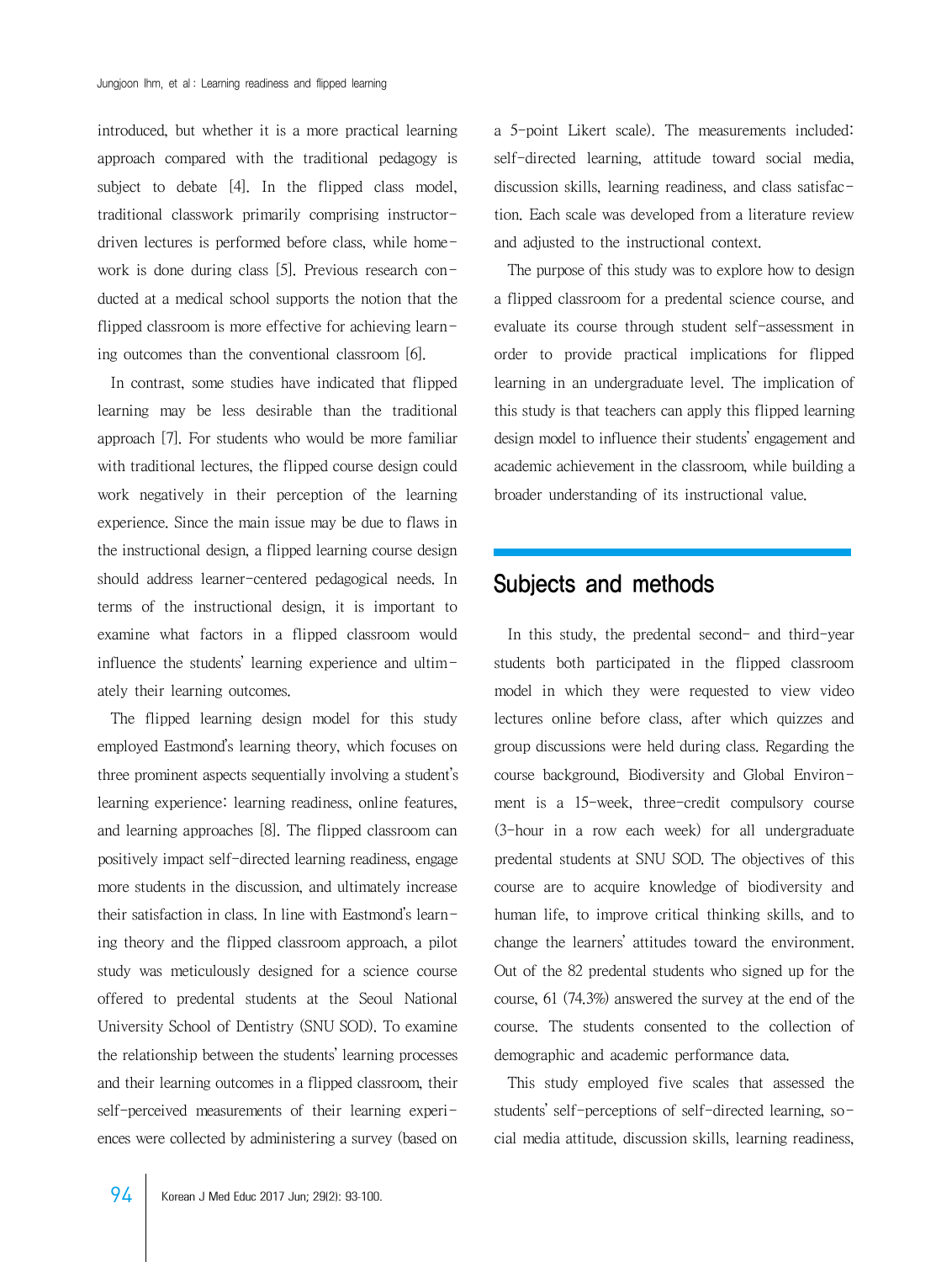and class satisfaction. In order to measure the students' self-directed learning scale, three subdomains were developed, including self-management, desire for learning, and self-control [9]. The social media attitude variable consisted of eight items, including prominent online features such as comfort interacting with online participants, barriers due to technical problems, and barriers due to access [10]. Regarding discussion skills, the features of comfort participating in discussions and actively contributing to making a logical conclusion were included [8]. To determine the predental students' levels of learning readiness, prior learning experience, motivation, and self-discipline were adapted and included in the survey [11]. Finally, in terms of class satisfaction, the students' willingness to refer the course to others and the likelihood that they would take another flipped learning course were self-evaluated [12].

 Content validity and cross-cultural adaptation were assessed by a team of tutors who examined whether the items represented self-assessment considered essential in our flipped-learning course. As shown in Table 1, the inter-item consistency of each domain in the survey was determined using Cronbach  $\alpha$  coefficients (values higher than 0.60). Since the  $\alpha$  coefficient value was 0.70, the measures demonstrated acceptable reliability.

 As presented in Fig. 1, the course was divided into three parts for each week. The first part was distance learning and self-study, which included watching videos and/or reading course materials. More specifically, the course instructors provided weekly reading materials and 2–4 video clips on YouTube produced by academic resources such as the National Geographic Channel and the Education Broadcasting System (EBS) in Korea. The second part consisted of a 10-minute quiz, followed by a 20-minute mini-lecture. In order to evaluate their understanding of the online contents, each quiz (consisting of ten questions regarding the video clips) served as

#### Fig. 1. Learning Process and Activities



SNS: Social networking service.

| Measurement            | Source                   | <b>Items</b> | Mean $\pm$ SD   | Min  | Max  | Cronbach $\alpha$ |
|------------------------|--------------------------|--------------|-----------------|------|------|-------------------|
| Self-directed learning | Fisher et al. (2001) [9] | 10           | $3.38 \pm 0.29$ | 2.23 | 4.04 | 0.70              |
| Social media attitude  | Mostafa (2015) [10]      | 8            | $2.49 \pm 0.58$ | 1.25 | 3.62 | 0.72              |
| Discussion skill       | Eastmond (1994) [8]      | 12           | $3.23 \pm 0.46$ | 2.43 | 4.28 | 0.84              |
| Learning readiness     | Kirmuzi (2015) [12]      | b            | $3.17 \pm 0.61$ | 2.00 | 4.60 | 0.71              |
| Class satisfaction     | Kirmuzi (2015) [12]      | 5            | $3.05 \pm 0.73$ | 1 2በ | 5.00 | 0.78              |

#### Table 1. Descriptive Statistics for Five Measurements

All of the measurements ranged 1 to 5.

SD: Standard deviation.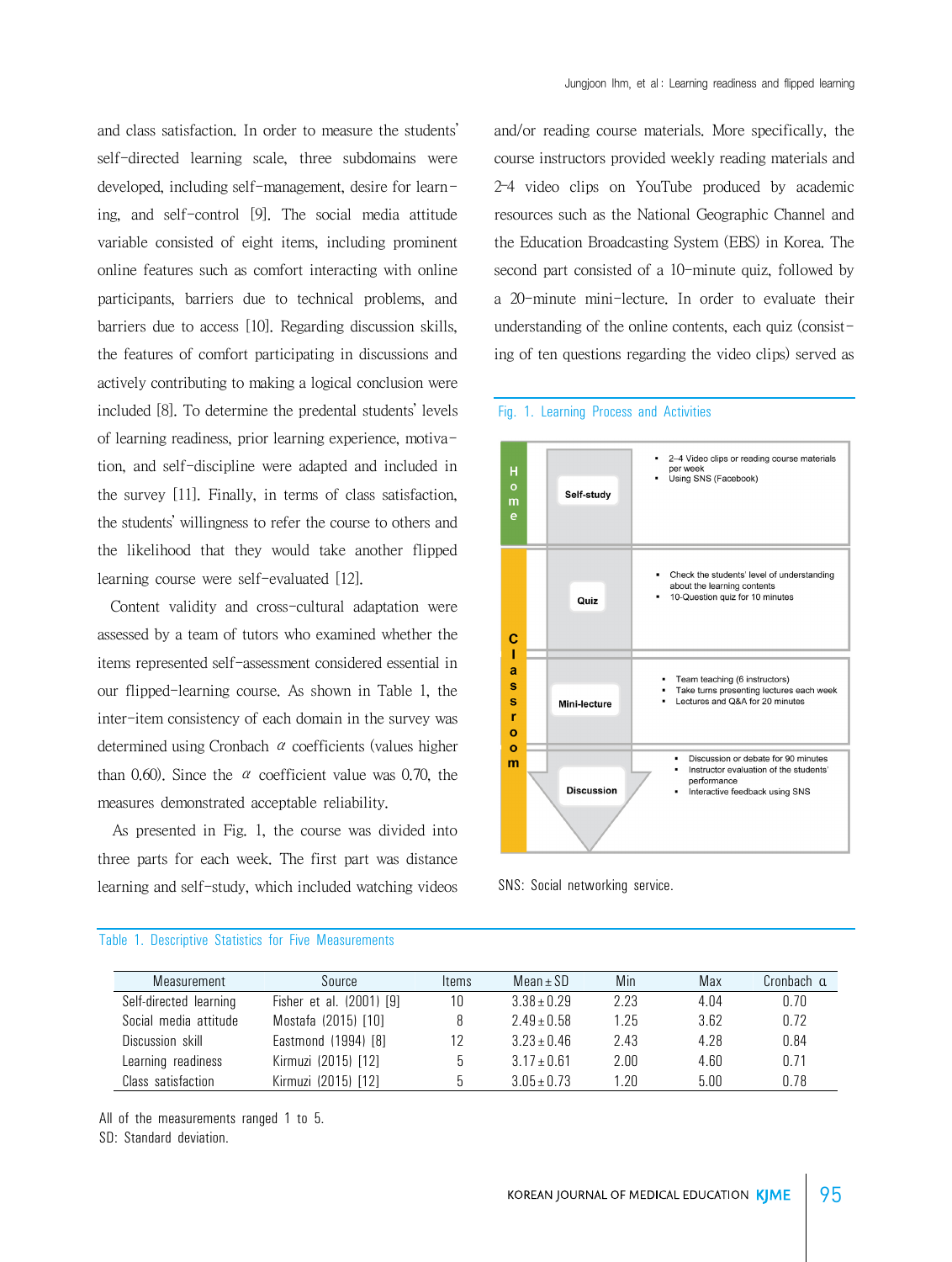a diagnosis assessment. In the third and final part, the students were randomly divided into five groups, after which each group held a 90-minute discussion that was evaluated by one of the instructors.

 At the conclusion of the course, the students were asked to self-assess their level of self-directed learning, attitude toward social media, discussion skills, learning readiness, and class satisfaction. Pearson correlation and multivariate regression analyses were employed to examine the relationship between the students' selfassessment and their academic performance scores by using STATA 14 statistical software package (Stata Corp., College Station, USA). In all cases of analysis, a p-value of less than or equal to 0.05 was used to determine significance.

### **Results**

 The descriptive statistics for the survey are shown in Table 1. The majority of the students felt more selfdirected and better prepared before going to class (mean score of 3.38 and 3.17, respectively, out of 5.0), whereas they expressed relatively low preference concerning social media use and attitude (mean score of 2.49). The students also responded that their class satisfaction was generally at the medium level (mean score of 3.05),

indicating least satisfactory (n=1, 2%), less satisfactory (n=6, 9%), medium (n=48, 79%), satisfactory (n=4, 7%), and most satisfactory (n=2, 3%).

 Overall, it was found that quizzes in a flipped classroom were significantly correlated with learning readiness (r=0.36, p=0.04) and instructor evaluations (r=0.37, p=0.03) (Table 2). In particular, Table 3 shows that the highest correlation occurred between learning readiness and discussion skills ( $r=0.44$ ,  $p<0.01$ ), while the second highest correlation occurred between learning readiness and class satisfaction ( $r=0.43$ ,  $p=0.02$ ) (Table 2). However, the correlation analysis indicated that there was a negative relationship between attitude toward social media and instructor evaluation.

 Regarding class year, the learning outcomes of the third-year students were significantly higher in terms of quizzes and instructor evaluations than those of the second-year students except for social media attitude and discussion skills (Table 3). In particular, while the third-year students perceived themselves as better prepared for learning, the second-year students considered themselves more positive in their attitude toward social media.

 Finally, Table 4 presents the results of the multivariate regression analysis. The students' self-rated scores for learning readiness and discussion skills were significant predictors of the learning outcomes in the flipped learn-

Table 2. Correlation Coefficients for Learning Outcome and Self-Perceived Measurements

|                        | Quizzes | Instructor<br>evaluations | Self-directed<br>learning | Social media<br>attitude | Discussion<br>skills | Learning<br>readiness    | Class<br>satisfaction |
|------------------------|---------|---------------------------|---------------------------|--------------------------|----------------------|--------------------------|-----------------------|
| Quizzes                | 1.00    | $9.37a^{1}$<br>(0.03)     | 0.001(0.994)              | 0.00(0.99)               | 0.00(0.99)           | $0.36^{a}$ (0.04)        | 0.09(0.48)            |
| Instructor evaluations |         | 1.00                      | 0.24(0.22)                | $-0.17(0.38)$            | $0.38^{a}$ (0.04)    | $0.28$ $(0.15)$          | 0.06(0.77)            |
| Self-directed learning |         |                           | 1.00                      | 0.31(0.105)              | $0.36^{a}$ (0.04)    | 0.16(0.43)               | 0.16(0.43)            |
| Social media attitude  |         |                           |                           | 1.00                     | (0.72)<br>0.07       | $-0.17(0.39)$            | $0.02$ $(0.93)$       |
| Discussion skills      |         |                           |                           |                          | 1.00                 | $0.44^{\text{a}}$ (0.00) | 0.19(0.31)            |
| Learning readiness     |         |                           |                           |                          |                      | 1.00                     | $0.43^{b}$ (0.02)     |
| Class satisfaction     |         |                           |                           |                          |                      |                          | 1.00                  |

a)Indicates that the difference is significantly different from zero at the 95% level, while bindicates the difference at the 99% level.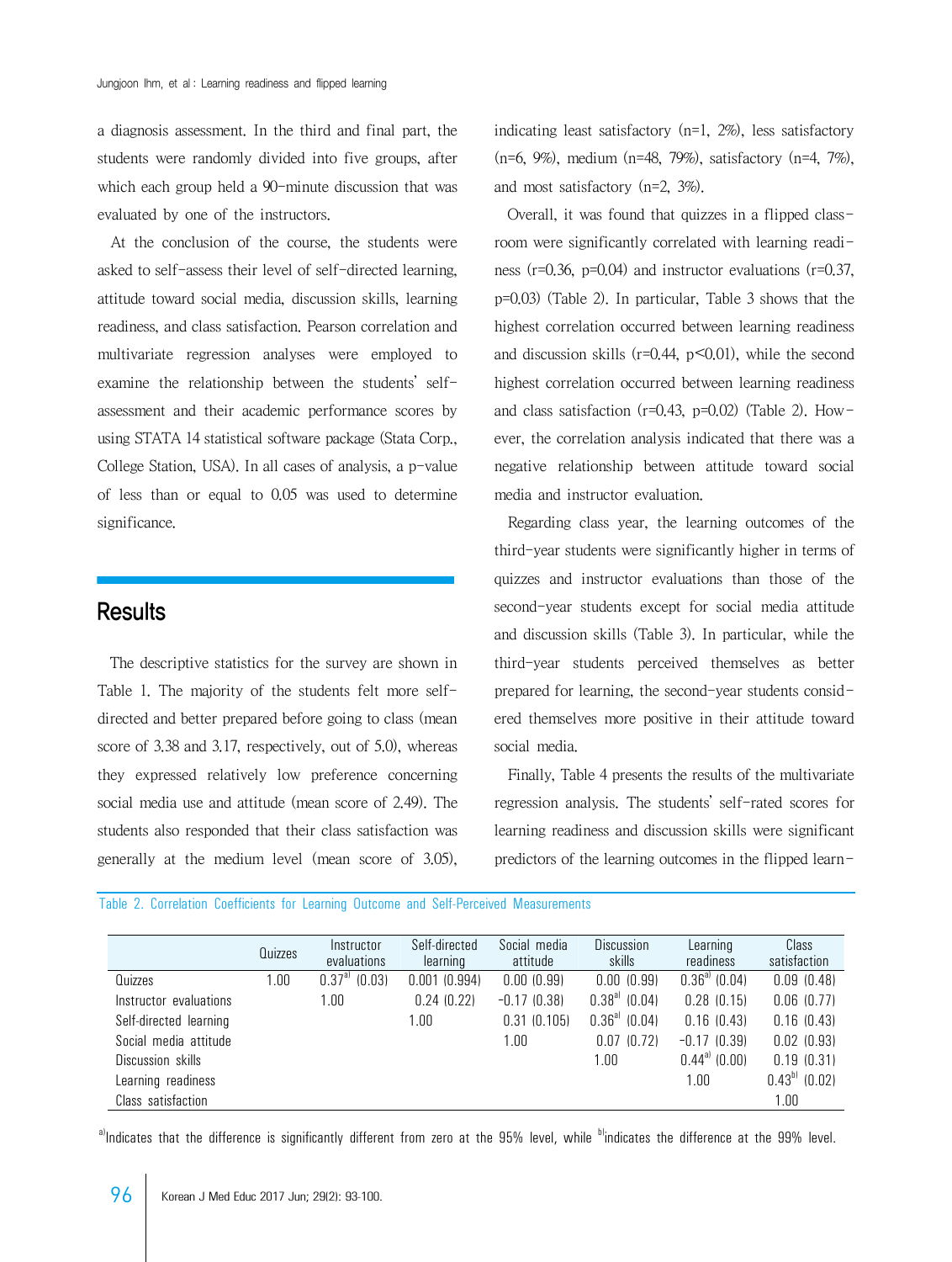| Measurement domain     | $Mean \pm SD$                                   | Mean difference (95% CI) |                                     |  |
|------------------------|-------------------------------------------------|--------------------------|-------------------------------------|--|
|                        | Third-year $(n = 33)$<br>Second-year $(n = 28)$ |                          |                                     |  |
| Quizzes                | $7.69 \pm 1.96$                                 | $8.65 \pm 0.89$          | $-0.96^{\circ}$ (-1.72 to $-0.20$ ) |  |
| Instructor evaluations | $1.82 \pm 0.48$                                 | $2.20 \pm 0.32$          | $-0.38^{b}$ (-0.58 to -0.17)        |  |
| Self-directed learning | $3.36 \pm 0.30$                                 | $3.40 \pm 0.28$          | $-0.04$ $(-0.19$ to $0.11)$         |  |
| Social media attitude  | $2.53 \pm 0.52$                                 | $2.46 \pm 0.64$          | $0.07$ (-0.24 to 0.37)              |  |
| Discussion skills      | $3.26 \pm 0.44$                                 | $3.19 \pm 0.47$          | $0.07$ (-0.17 to 0.30)              |  |
| Learning readiness     | $3.15 \pm 0.65$                                 | $3.20 \pm 0.57$          | $-0.05$ $(-0.36$ to $0.26)$         |  |
| Class satisfaction     | $2.95 \pm 0.71$                                 | $3.15 \pm 0.73$          | $-0.20$ ( $-0.57$ to $0.17$ )       |  |

#### Table 3. Average Self-Perceived Measurement Ratings and Performance by Class Year

Mann-Whitney U analysis was used. The quizzes score ranged 0 to 10, while the scale of instructor evaluations was from 1 to 3. SD: Standard deviation, CI: Confidence interval.

a)Indicates that the difference is significantly different from zero at the 95% level, while <sup>b</sup>indicates the difference at the 99% level.

Table 4. Regression Coefficients for Multivariate Regression Analysis of Learning Outcomes on the Self-Perceived Measurements and Control Variables

|                        | Multivariate regression model |       |         |                        |       |         |  |
|------------------------|-------------------------------|-------|---------|------------------------|-------|---------|--|
|                        | Quizzes                       |       |         | Instructor evaluations |       |         |  |
|                        |                               | SE    | p-value |                        | SE    | p-value |  |
| Self-directed learning | 0.287                         | 0.625 | 0.561   | 0.201                  | 0.175 | 0.203   |  |
| Social media attitude  | 0.269                         | 0.321 | 0.389   | $-0.009$               | 0.079 | 0.881   |  |
| Discussion skills      | 0.151                         | 0.315 | 0.651   | $0.181^{a}$            | 0.085 | 0.021   |  |
| Learning readiness     | $0.877^{b}$                   | 0.228 | 0.000   | $0.491^{b}$            | 0.098 | 0.000   |  |
| Class satisfaction     | 0.115                         | 0.270 | 0.668   | 0.031                  | 0.071 | 0.613   |  |
| Prior semesters' GPA   | $0.352^\text{aI}$             | 0.151 | 0.019   | $0.414^{a}$            | 0.181 | 0.032   |  |

Multivariate regression includes gender, class year, and measurements.

SE: Standard error, GPA: Grade point average.

a)Indicates that the difference is significantly different from zero at the 95% level, while <sup>b)</sup>indicates the difference at the 99% level.

ing classroom. Contrary to what was expected, the impact of the students' attitude toward social media on learning outcomes was both weak and negative.

## **Discussion**

 Most Korean undergraduate predental students are accustomed to learning in traditional lecture-based classrooms. However, the present study implemented new learning strategies for engaging students in a flipped classroom in order to maximize the effectiveness of their learning processes. The results highlighted the interconnections between the four factors in the model, thus confirming a positive relationship among self-directed learning, learning readiness, discussion skills, and class satisfaction.

 The results of Pearson correlation and multivariate regression analyses showed that the factors concerning self-directed learning, discussion skills, and learning readiness were all significantly related with the students' academic performance and class satisfaction in a flipped classroom. Such results were in line with the general pattern of noncognitive factors as a predictor of academic performance in higher education [13]. It is also critical to denote that individual students who prefer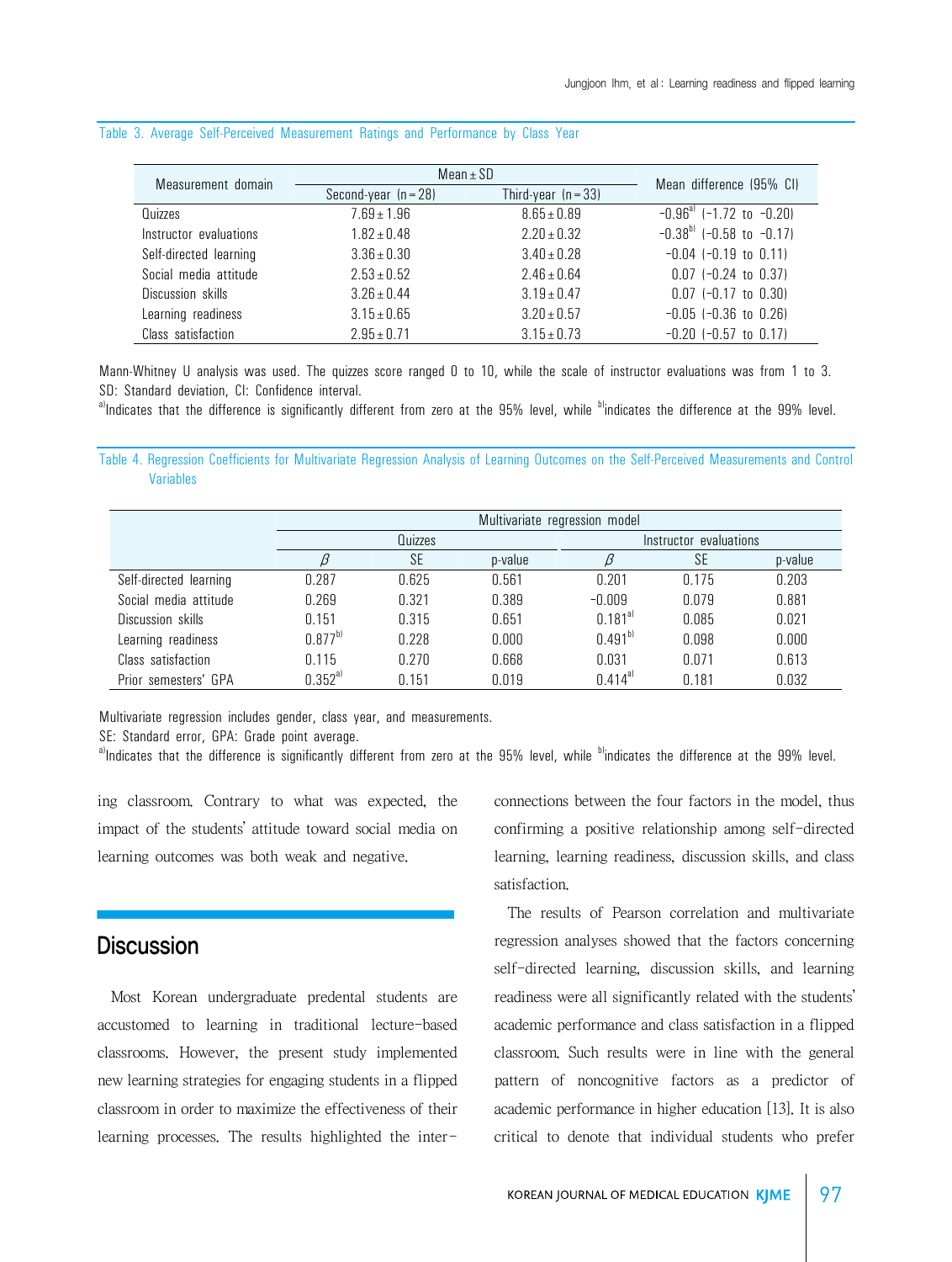self-directed learning may be more motivated to study topics that are closely relevant for face-to-face group discussions [13].

 Learning readiness deserves more attention in predicting academic performance in a flipped learning classroom. In this study, it was found that learning readiness was significantly associated with both discussion skills and class satisfaction. In other words, the more prepared the students were for their learning, the more actively they participated in the discussions, and the more likely they were to be satisfied with the class. In particular, multivariate regression analysis made it possible to confirm that learning readiness had a significant influence on learning outcomes.

 Regarding the use of social media in a flipped classroom, it is important to recognize how unfamiliar students may be in using social networking services (SNSs) as a learning and teaching environment [14,15]. Hence, the educational value of social media, such as Facebook, may be under question [10]. In the present study, since some of the students expressed that they felt uncomfortable with software programs, slow Internet connections, and the lack of technological expertise, they naturally felt that the features of Facebook were less satisfactory for academic purposes. In this regard, Hew indicated that there is almost little educational value and that its application is restricted to being connected with each other [16].

 In contrast, the majority of the students who benefited from the Facebook group found that their interactions primarily focused on online resources, which strengthened their motivation for learning. More specifically, the students felt that online resources helped increase their motivation for learning and gain a better understanding, since the internet-based materials enabled them to interact with their peers and receive immediate notification of updates. Based on the findings, it is possible that such use of social media could lead to the formation of a learning community in which knowledge is conveniently and easily accessed [17]. At first class, it would be beneficial to introduce how to effectively apply social media in a flipped-learning classroom in order to foster positive awareness of social media use.

 Overall, this study employed a theory-based, flipped learning approach in a predental undergraduate course. The implications of the findings are that faculty members can design or adapt a flipped learning design model in order to influence their students' engagement and academic achievement. As learning readiness interrelates with discussion skill and class satisfaction, the focus should be on motivating students to study before class as well as making a diagnosis assessment. More specifically, various learning activities, including learning resources, mini-lectures, and debates/discussion can be more tightly integrated into the core of a course design, which, in turn, can enhance the students' learning experience. This approach can also serve as a benchmark for designing future flipped classroom models.

 Although this study supports the efficacy of a flipped learning approach, its findings are not completely free from limitations. For example, the class used for this study was a relatively short (15-week), well-structured undergraduate science course for predental students using SNS-based contents. This study could not isolate the confounding factors that would influence predental students' performance, and both pre- and post-test should have been conducted to measure pure effects of a flipped-classroom. In addition, high-achieving medical and dental students tend to be less influenced by instructional methods that future research on the efficacy of the flipped classroom should focus on a longer period of time before making any generalizations. In addition, another key component in determining a successful flipped classroom is technology that allows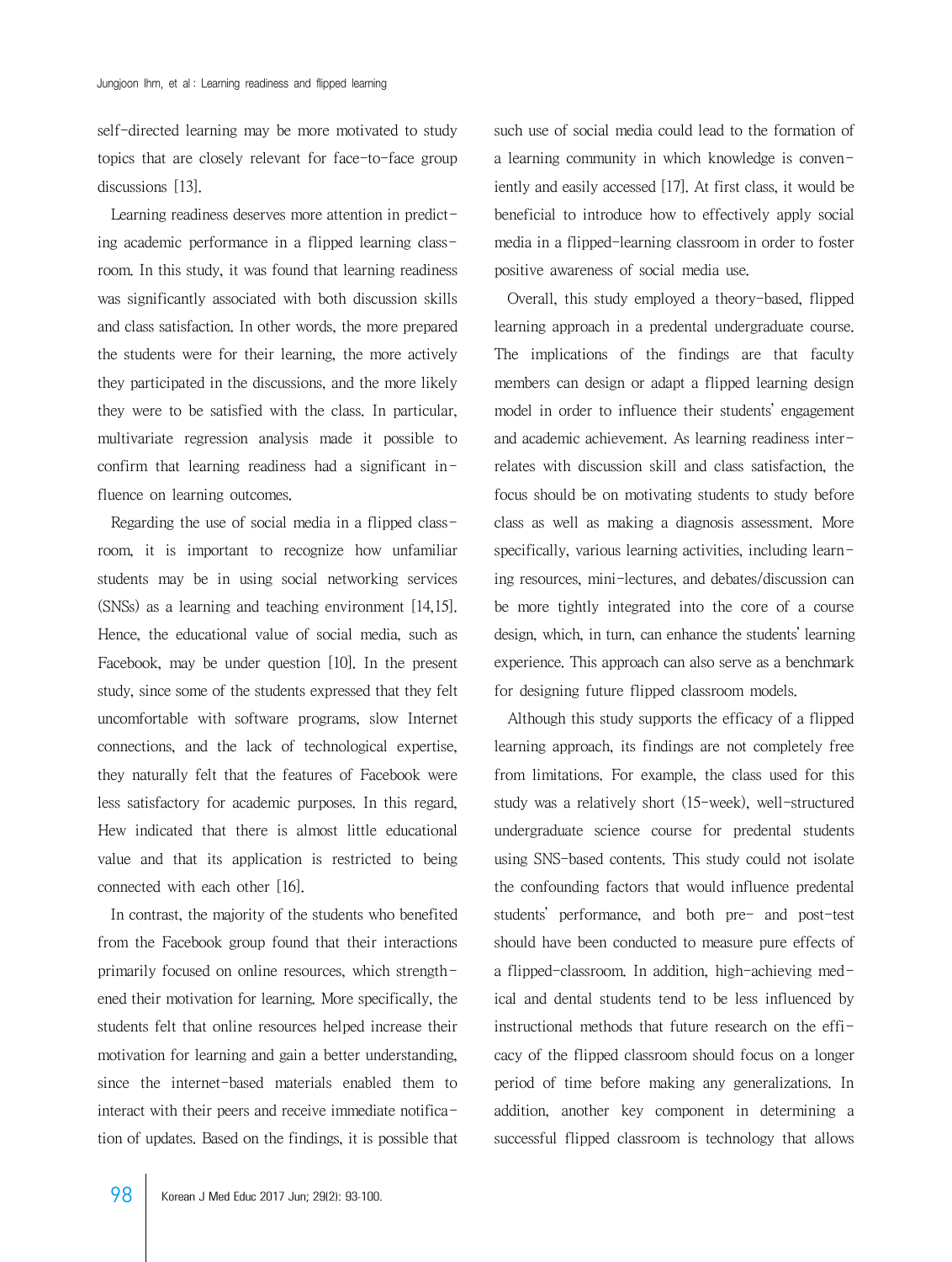lectures to be pre-recorded and made available to students.

 In conclusion, this study offered insights into designing a flipped learning course in terms of predental students' learning readiness and their attitude toward social media. Well-structured learning process both at home and in class needs to be monitored to increase students' self-directed learning at a flipped course. Above all, since success of flipped learning depends upon the students' self-perceived level of preparedness, much still remains to be achieved in order to apply social media benefits in a flipped learning context.

### ORCID:

Jungjoon Ihm: http://orcid.org/0000-0002-3136-5956; Hyoseon Choi: http://orcid.org/0000-0003-0421-8042; Sangho Roh: http://orcid.org/0000-0001-8082-6459 Acknowledgements: None.

Funding: None. Conflicts of interest: None.

### References

- 1. Keefe JW. What is personalization? Phi Delta Kappan 2007; 89: 217-223.
- 2. Schwerdt G, Wuppermann AC. Is traditional teaching really all that bad?: a within-student between-subject approach. Econ Educ Rev 2011; 30: 365-379.
- 3. Fulton KP. 10 Reasons to flip: a southern Minnesota school district flipped its math classrooms and raised achievement and student engagement. Phi Delta Kappan 2012; 94: 20-24.
- 4. Heyborne WH, Perrett JJ. To flip or not to flip?: analysis of a flipped classroom pedagogy in a general biology course. J College Sci Teach 2016; 45: 31-37.
- 5. Pierce R, Fox J. Vodcasts and active-learning exercises in a "flipped classroom" model of a renal pharmacotherapy module. Am J Pharm Educ 2012; 76: 196.
- 6. Veeramani R, Madhugiri VS, Chand P. Perception of MBBS students to "flipped class room" approach in neuroanatomy module. Anat Cell Biol 2015; 48: 138-143.
- 7. Khanova J, McLaughlin JE, Rhoney DH, Roth MT, Harris S. Student perceptions of a flipped pharmacotherapy course. Am J Pharm Educ 2015; 79: 140.
- 8. Eastmond DV. Adult distance study through computer conferencing. Distance Educ 1994; 15: 128-152.
- 9. Fisher M, King J, Tague G. Development of a selfdirected learning readiness scale for nursing education. Nurse Educ Today 2001; 21: 516-525.
- 10. Mostafa RB. Engaging students via social media: is it worth the effort? J Mark Educ 2015; 37: 144-159.
- 11. Gunawardena CN, Duphorne PL. Which learner readiness factors, online features, and CMC related learning approaches are associated with learner satisfaction in computer conferences? Paper presented at the Annual Meeting of the American Educational Research Association; 2001 April 10-14; Seattle, USA.
- 12. Kirmuzi Ö. The influence of learner readiness on student satisfaction and academic achievement in an online program at higher education. Turk Online J Educ Technol 2015; 14: 133-142.
- 13. Schmidt HG. Assumptions underlying self-directed learning may be false. Med Educ 2000; 34: 243-245.
- 14. Salmon G, Ross B, Pechenkina E, Chase AM. The space for social media in structured online learning. Res Learn Technol 2015; 23: 1-14.
- 15. Thalluri J, Penman J. Social media for learning and teaching undergraduate sciences: good practice guidelines from intervention. Electron J e-Learn 2015; 13: 455-465.
- 16. Hew KF. Students' and teachers' use of Facebook. Comput Hum Behav 2011; 27: 662-676.